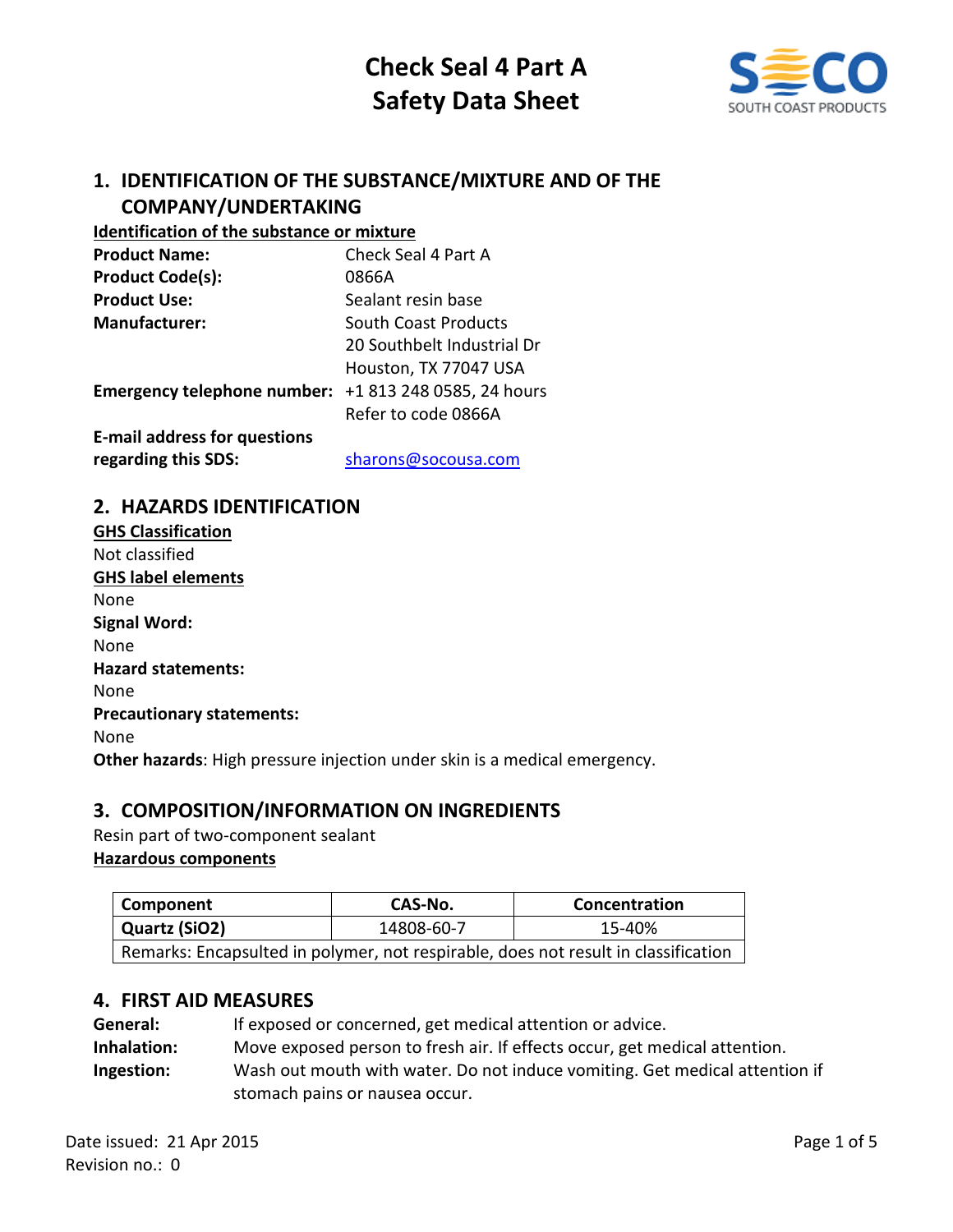

- **Skin contact:** Remove contaminated clothing and shoes. Wash skin with soap and water. Get medical attention if irritation symptoms persist.
- **Eye contact:** Check for and remove any contact lenses. Immediately flush eyes with running water for at least 5 minutes, keeping eyelids open. Get medical attention if irritation persists.

## **5. FIRE-FIGHTING MEASURES**

| Suitable media:              | Use dry chemical, $CO2$ , water spray (fog) or foam.                 |
|------------------------------|----------------------------------------------------------------------|
| <b>Not suitable:</b>         | Do not use water jet.                                                |
| <b>Combustion products:</b>  | Carbon monoxide, carbon dioxide, formaldehyde.                       |
| Special protective equipment | Fire-fighters should wear appropriate protective equipment and self- |
| for fire-fighters:           | contained breathing apparatus with a full face-piece operated in     |
|                              | positive pressure mode.                                              |

## **6. ACCIDENTAL RELEASE MEASURES**

| <b>Personal precautions:</b>      | Wear appropriate personal protection equipment (see section 8).         |
|-----------------------------------|-------------------------------------------------------------------------|
| <b>Environmental precautions:</b> | Recover free product. Use suitable oil adsorbent and dispose of         |
|                                   | material in accordance with all regulations. Keep product out of sewers |
|                                   | and watercourses, prevent soil penetration. Advise authorities if large |
|                                   | amounts of product enter waterways or extensive land areas.             |

### **7. HANDLING AND STORAGE**

**Handling:** Wear appropriate personal protection equipment (see section 8). Do not eat, drink or smoke when using. Wash thoroughly after handling. Follow good hygiene and housekeeping practices. **Storage:** Store in cool dry area in original or equivalent container in accordance with all regulations. Do not expose to extreme heat or flame. Store at 5  $-40^{\circ}$ C.

# **8. EXPOSURE CONTROLS/PERSONAL PROTECTION**

| <b>Control parameters:</b>     | Quartz: not respirable, does not pose exposure hazard.                            |
|--------------------------------|-----------------------------------------------------------------------------------|
| <b>Engineering controls:</b>   | Use with adequate ventilation.                                                    |
| <b>Eye/face protection:</b>    | Safety glasses. Ensure eye bath is to hand.                                       |
| Hand protection:               | Protective gloves. Nitrile or butyl rubber recommended.                           |
| Skin protection:               | No additional protection required beyond normal industrial attire is<br>required. |
| <b>Respiratory protection:</b> | No special measures required.                                                     |

### **9. PHYSICAL AND CHEMICAL PROPERTIES**

| <b>Appearance and odor:</b> | Beige viscous liquid, mild odor    |
|-----------------------------|------------------------------------|
| pH:                         | Not applicable, insoluble in water |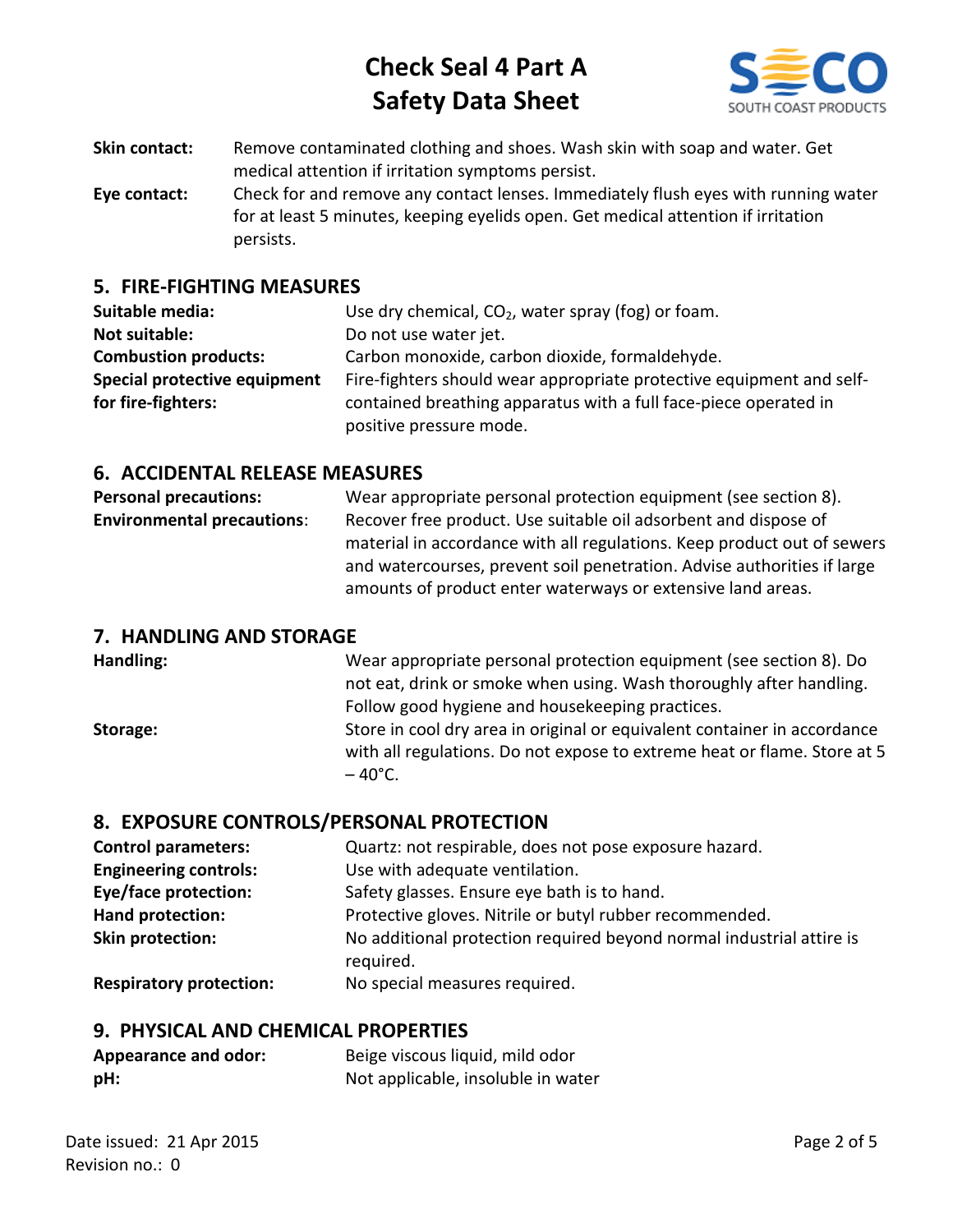

| Flash point:                     | > 93°C (199°F) (TCC)       |
|----------------------------------|----------------------------|
| <b>Evaporation rate:</b>         | No data                    |
| <b>Upper flammability limit:</b> | No data                    |
| Lower flammability limit:        | No data                    |
| Vapor pressure:                  | $< 0.013$ hPa @ 20°C       |
| Vapor density:                   | No data                    |
| <b>Relative density:</b>         | 1.36 @25°C                 |
| Density:                         | 11.3 $\frac{1}{2}$         |
| Solubility:                      | Insoluble in water         |
| <b>Autoignition temperature:</b> | > 400°C (752°F)            |
| <b>Viscosity:</b>                | 50,000-70,000 mm2/s (25°C) |
| <b>Volatiles by volume:</b>      | No data                    |
|                                  |                            |

# **10. STABILITY AND REACTIVITY**

| <b>Chemical stability:</b>     | Stable                                                             |
|--------------------------------|--------------------------------------------------------------------|
| Polymerization:                | Will not occur                                                     |
| <b>Conditions to avoid:</b>    | None known                                                         |
| Incompatible materials:        | Strong oxidizers, strong acids, strong bases                       |
| <b>Hazardous decomposition</b> | Carbon oxides, various cyclosiloxanes; formaldehyde will evolve at |
| products:                      | temperatures over 150°C in presence of air                         |

# **11. TOXICOLOGICAL INFORMATION**

| <b>Potential acute health effects</b> |
|---------------------------------------|
|---------------------------------------|

| No data available                                                                                                                                                                              |
|------------------------------------------------------------------------------------------------------------------------------------------------------------------------------------------------|
| No data available                                                                                                                                                                              |
| No data available                                                                                                                                                                              |
| No data available                                                                                                                                                                              |
|                                                                                                                                                                                                |
| No data available                                                                                                                                                                              |
| No data available                                                                                                                                                                              |
| The following components have been identified as having carcinogenic<br>effects: Quartz, CAS-no. 14808-60-7, suspected of causing lung cancer<br>(not respirable or inhalable in this product) |
| No data available                                                                                                                                                                              |
| No data available                                                                                                                                                                              |
| No data available                                                                                                                                                                              |
|                                                                                                                                                                                                |

### **12. ECOLOGICAL INFORMATION**

| <b>Ecotoxicity:</b>               | No data available |
|-----------------------------------|-------------------|
| Persistence/degradability:        | No data available |
| <b>Bioaccumulative potential:</b> | No data available |
| <b>Mobility in soil:</b>          | No data available |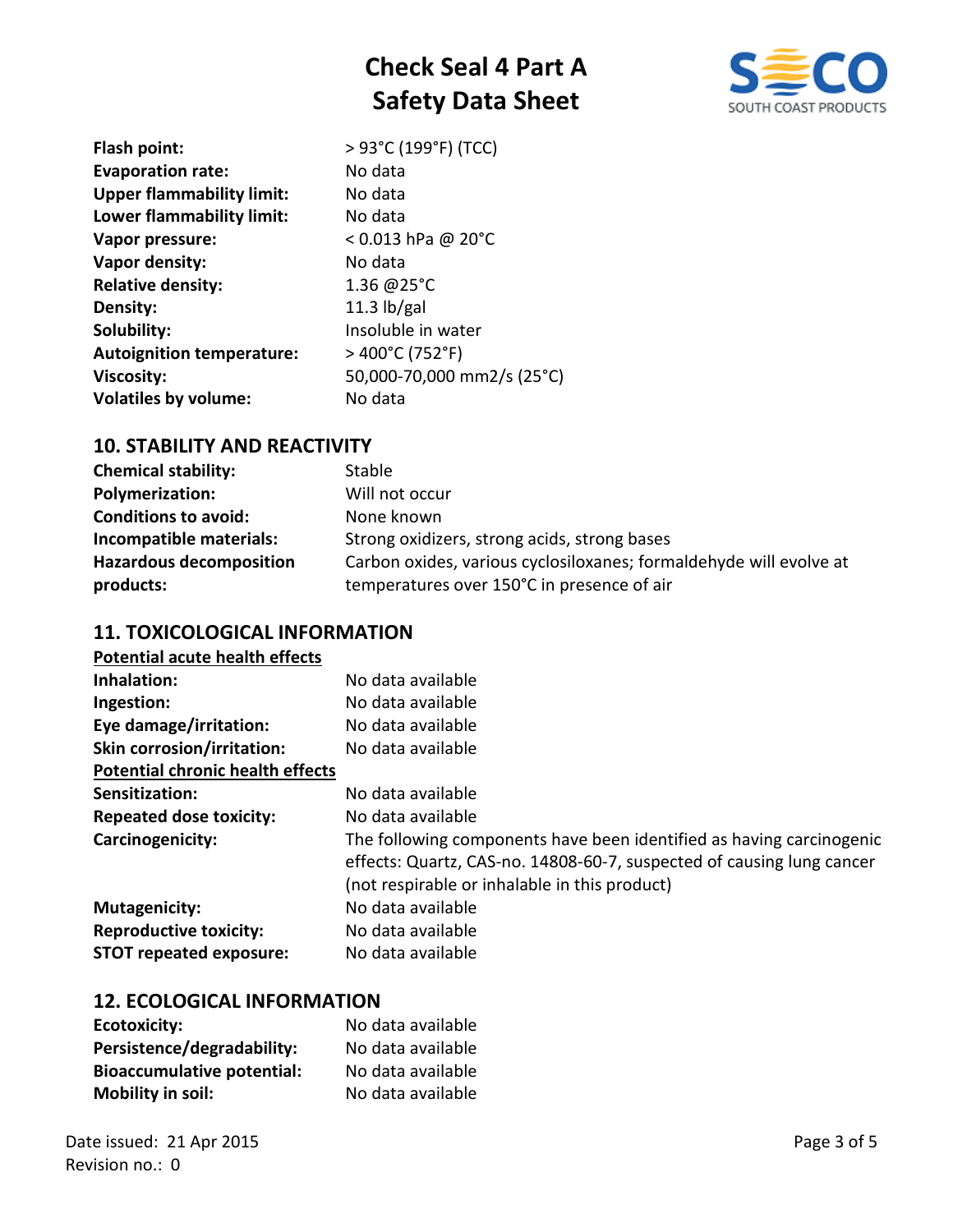

**Other adverse effects:** No information available

## **13. DISPOSAL CONSIDERATIONS**

**Waste disposal:** Dispose of waste in accordance with applicable laws and regulations and product characteristics at time of disposal.

### **14. TRANSPORT INFORMATION**

**Transport information according to ADR, RID, ADN, IMDG, ICAO, IATA:** Not regulated. **Transport information according to USDOT:** Not regulated.

### **15. REGULATORY INFORMATION**

#### **US Regulations**

**SARA 302 Extremely Hazardous Substances:** None. **SARA 313 Components:** None.

#### **State Regulations**

**California Prop 65**: Quartz, CAS-No. 14808-60-7 (carcinogenic) **Massachusetts Right to Know**: Quartz, CAS-No. 14808-60-7 **New Jersey Right to Know**: Quartz, CAS-No. 14808-60-7 **Pennsylvania RTK Hazardous Substances**: Quartz, CAS-No. 14808-60-7

#### **International regulations**

**Canada: WHMIS Classification**: Not controlled. **WHMIS**: This product has been classified according to the hazard criteria of the CPR and the MSDS contains all of the information required by the CPR.

#### **Inventory information**

| <b>US TSCA:</b>           | All ingredients listed or exempt.                    |
|---------------------------|------------------------------------------------------|
| <b>Australia AICS:</b>    | All ingredients listed or exempt.                    |
| Canada DSL:               | All ingredients listed or exempt.                    |
| <b>EU EINECS:</b>         | All ingredients listed or exempt.                    |
| <b>Japan ENCS:</b>        | Not all ingredients listed or exempt.                |
| <b>China IECSC:</b>       | All ingredients listed or exempt.                    |
| Korea KECI:               | All ingredients listed or exempt.                    |
| <b>Philippines PICCS:</b> | All ingredients listed or exempt.                    |
|                           | New Zealand NZIoC: All ingredients listed or exempt. |

### **16. OTHER INFORMATION**